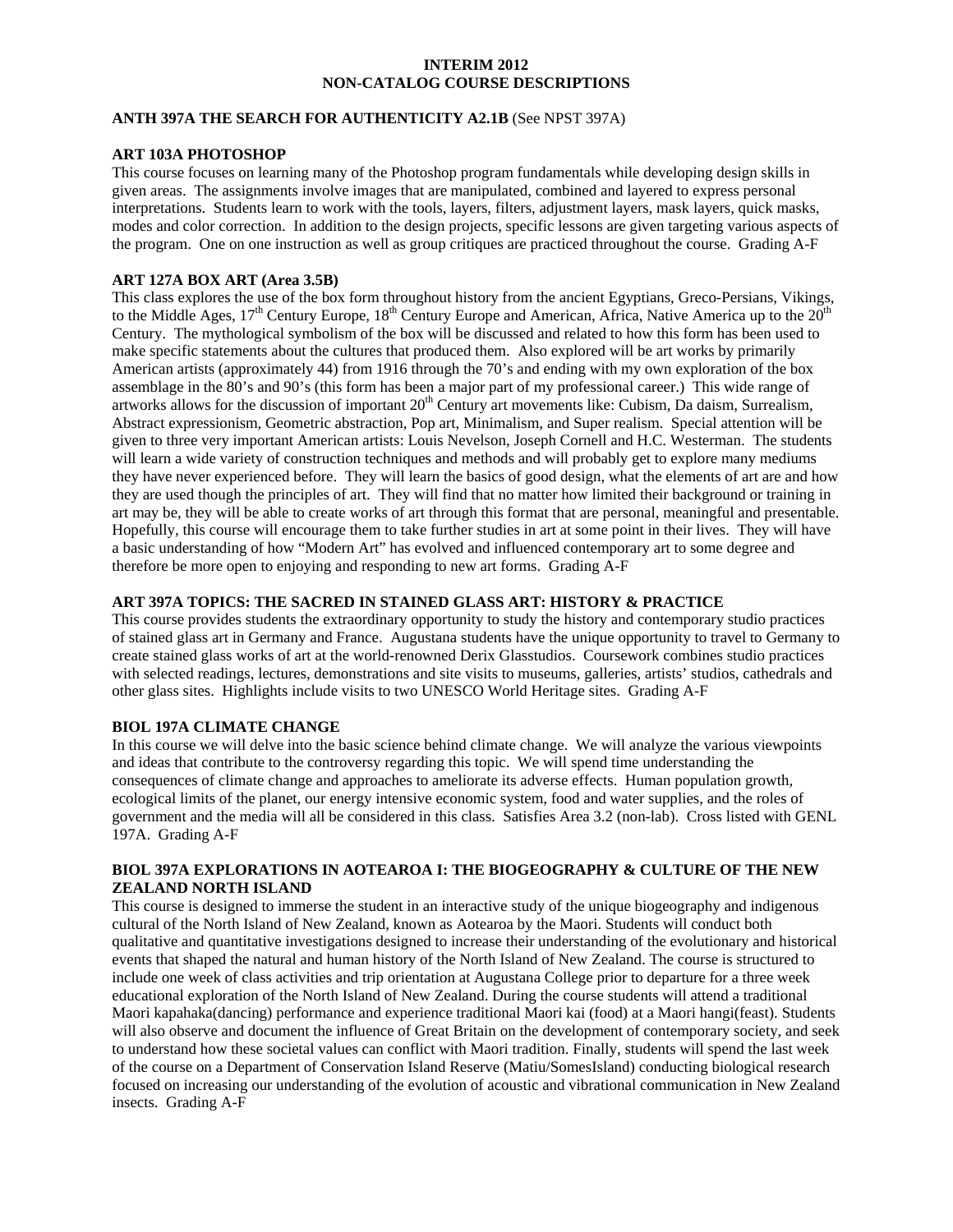# **BIOL 397B/A TOPICS: CELL SIGNALING**

Cell Signaling is a course designed to highlight our emerging understanding of the complicated, yet effective mechanisms that eukaryotic cells use to respond to extracellular signals. The course will explore some of the disease states that occur when cellular signaling mechanisms are disrupted, either by mutation or environmental insult. Lectures will be supplemented with guest speakers, group projects, and student led discussions in the form of journal clubs and presentations. May be applied to major in BIOL. Prerequisite: BIOL 234. Grading: A-F

#### **BSAD 197A TOPICS: REEL JUSTICE**

This course is designed to create a better understanding of law, the legal system and lawyers by using video including movies and television. The course focuses on a number of related themes which may include: the concept of justice, the relationship between economic status and the law, official versus unofficial law enforcement legal ethics, women in law, discrimination and the law, the role of both civil and criminal courts in a political systems, the role of the mass media in relation to law and politics and law and social change. Students should expect to develop a more in-depth understanding of the issues covered as well as a better appreciation of the cultural and political significance of the way that law and legal actors are depicted in the movies. No previous experience with law is required for this course. Movies and television shows may include: My Cousin Vinny; Liar; The Verdict; The Pelican Brief; the Client; The Paper Chase; A few Good Men; To Kill a Mockingbird; Twelve Angry Men; The Accused; Boson Legal; Damages; Law and Order; The Practice; or Ally McBeal. Grading: S/U

## **CHEM 197A TOPICS IN GENERAL CHEMISTRY: BEYOND CHEM 120**

This course will build on experiences in CHEM 120 through expanded discussions on several topics. Discussion topics include molecular bonding, molecular interaction, crystal field theory, redox chemistry, nuclear chemistry, colligative properties and spectroscopy. If time permits, we then expand discussions to other topics of interest, such as, thermodynamics, kinetics and solid state. This course will include a lab experience supportive of the lecture. This fast-paced course includes 2 hours of lecture each day and 3 hours of lab twice a week. This course fulfills a requirement for the ACS Approved Chemistry major. Grading: A-F

## **CIVT 202A HUMAN REPRODUCTION**

During the span of our lifetimes, we have realized that the potential of technology to change human beings from the beginnings of life has come to exceed our ability to deal with these changes. The plot line of the human story is moving faster than we have expected. The larger cultural narratives of humanity, technology, medicine and religion in turn have sharpened our questions about the world and our place in it. The purpose of this course is to examine the sciences of human reproduction and what it means to be human in the light of these reproductive sciences and biotechnologies. Grading A-F

#### **CIVT 203A JUSTICE IS HIGH (ON HEROIN): HBO'S** *THE WIRE*

In this class, students will analyze the concept of justice as it is represented in *The Wire*, a five-season HBO drama, created by journalist David Simon, about Baltimore's struggle with illicit drug trafficking, police brutality, political corruption, and failed educational and media systems. The series, considered by many critics to be one of the best television series every produced, will be used to address questions of justice affecting everyday life in an urban setting: class, race, gender, sexuality. The class will also consider other works by Simon to make further connections about justice in contemporary urban America. Grading A-F

## **CIVT 204A ELEUTHERIA: FREEDOM AND LITERATURE**

The subject of this course is *Eλενθερια* or *freedom*. From an early age, we are taught to love freedom, and America's founding documents tell us it is an unalienable right. What is less clear, however, is whether we truly understand freedom's nature and proper limits. To this end, we will be studying the literature of freedom, ranging from Shakespeare to George Orwell to John Fowles, as it relates to central ideas in political philosophy. Grading: A-F

#### **ECON 297A ENVIRONMENTAL AND RESOURCE ECONOMICS**

What is the relationship between the economy and the environment? What does economics have to say about the environment and what light can environmental, ecological, and evolutionary studies shed on our understanding of economic processes? What role does economic theory play in environmental policy and what economic factors must policy-makers consider? In this course, we will address these and related questions by looking at mainstream theories and policies of environmental economics, including those based on externalities and social costs, property rights, cost-benefit analysis and discounting, from a critical and historical perspective. The problems of and prospects for market controls and government regulation, as well as alternative policy approaches, are considered. In addition, we will cover special topics through readings representing alternative views and approaches to the field. Pre-requisite: Econ 120. Grading A-F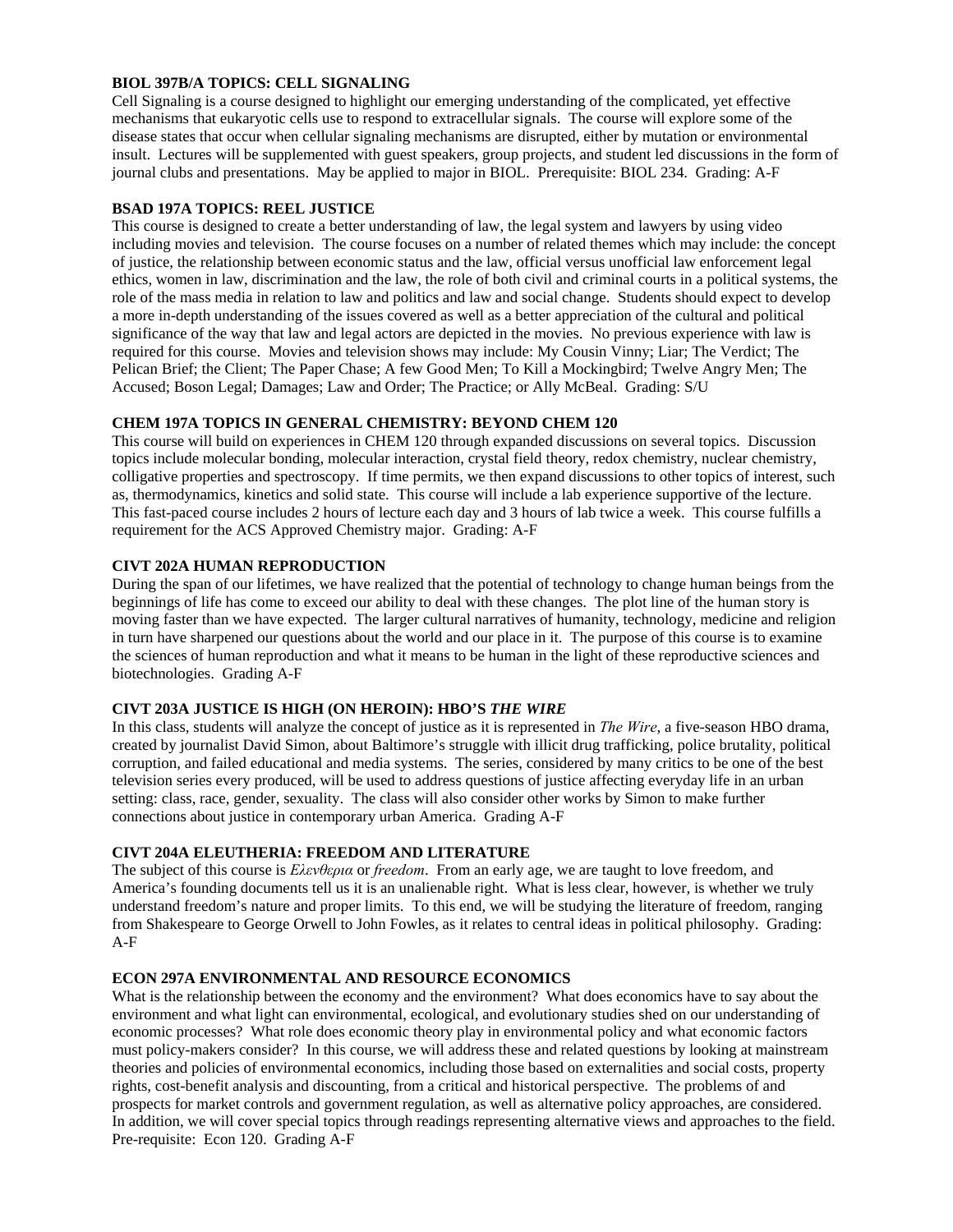# **ENGL 297A TOPICS: MAD MEN, VAMPIRES, AND DESPERATE HOUSEWIVES: GENDER AND SEXUALTIY IN AMERICAN POPULAR CULTURE**

This course seeks to map the intricate terrain of gender and sexuality in contemporary American popular culture by focusing in particular on current popular phenomena in television, films, and books (retro 1960s TV shows; the *Twilight*/vampire trend), and from there exploring narratives of romance, heterosexuality, queerness, femininity, and masculinity that circulate in these texts and in our culture as a whole. We will also examine how race plays a significant role in the way these images and narratives are constructed and consumed in our culture. To understand the scope of these relationships, we will examine texts including novels, magazines, films, television series, websites and critical analyses. Grading A-F

# **GENL 100 CAREER AND LIFE PLANNING**

This class is designed for students who are uncertain about their career direction and/or major selection. Through self-awareness exercises and occupational research, students will gain a better understanding of which occupations may be a good fit for them. Students will be given the opportunity to explore their interests, skills and values, take a Strong Interest Inventory, visit local organizations, job shadow Augustana alumni, find useful resources on the internet and create a resume. This class will help put the future into focus! Grading: A-F

# **GENL 121A STRATEGIES AND TACTICS FOR INTELLIGENT GAME PLAYING**

We will begin with simple numerical and geometric games, continue with popular games of chance and board games, and finish with lateral thinking puzzles. The unifying thread through all of these games is logical reasoning. Intelligent gaming decisions are made using inductive and deductive reasoning. The ability to make simple probability calculations improves the quality of decisions. Mathematical knowledge expected of students is limited to high school algebra. Grading: S/U

# **GENL 168A BEFORE CSI: THE CRIMINAL ELEMENT IN FICTION AND FILM**

This course will explore detective fiction and film from the 19<sup>th</sup> century to the present day. Students will examine the genre from a historical view, as well as from an analytical, literary perspective. Short stories, commentaries, and films by authors and directors of varied cultural backgrounds will be discussed. Grading: A-F

# **GENL 197A TOPICS: CLIMATE CHANGE** (See BIOL 197A)

# **GENL 229 CHILDREN'S THEATRE**

This course focuses on the process, techniques, and performance of theatre for and with children. The course will include techniques for working with children in creative dramatics and the rehearsal and presentation of a children's theatre production, Class will include lecture, activities, discussion, and performances of scenes from plays. Grading A-F

# **GENL 231 NEW PLAY DEVELOPMENT**

This course focuses on the creation and production of new, ten-minute plays in a collaborative workshop setting. This course will include the reading and discussion of short plays and exercises in the development of character, plot, theme, and dialogue. Course work will culminate in the development of original ten-minute play scripts. The new plays generated in this course will be featured in Augustana's New Play Festival on March 30-31 on the EMC Main Stage. Grading: A-F

# **GENL 297A TOPICS: DHARMA: MUSIC, LITERATURE AND CULTURE OF MODERN INDIA A3.6**

The *Ramayana* and the *Bhavagad Gita* are the foundation texts for the travel/study seminar. We study Hinduism at Benares, Shiva's holy city of pilgrimage, and Rishikesh, observing its practices on the banks of the Ganges. In Kolkata P. Lal, Sanskrit scholar and founder of the Calcutta Writers Workshop will introduce us to the *Mahabharata*. In Sarnath, we study Buddhism. In Jaipur, we attend the five day literature festival, Asia's leading literature event. Throughout our journey, we will encounter and study the many varieties of Indian music. Grading: A-F

# **GOVT 277A POLITICS IN FILM**

This course will analyze the political ideology, impact, messages, and use of films. Included will be a wide range of films with a variety of intentional and unintentional political material that may directly or indirectly impact the viewer. Students in this course will be required to address and discuss the overt and deeper political ideology, and assess the value of such films in influencing political discussion and debate. In addition, several books related to similar themes will be assigned for the students to compare with the films and to help discover the deeper elements that may otherwise be missed, and to facilitate discussion. Grading A-F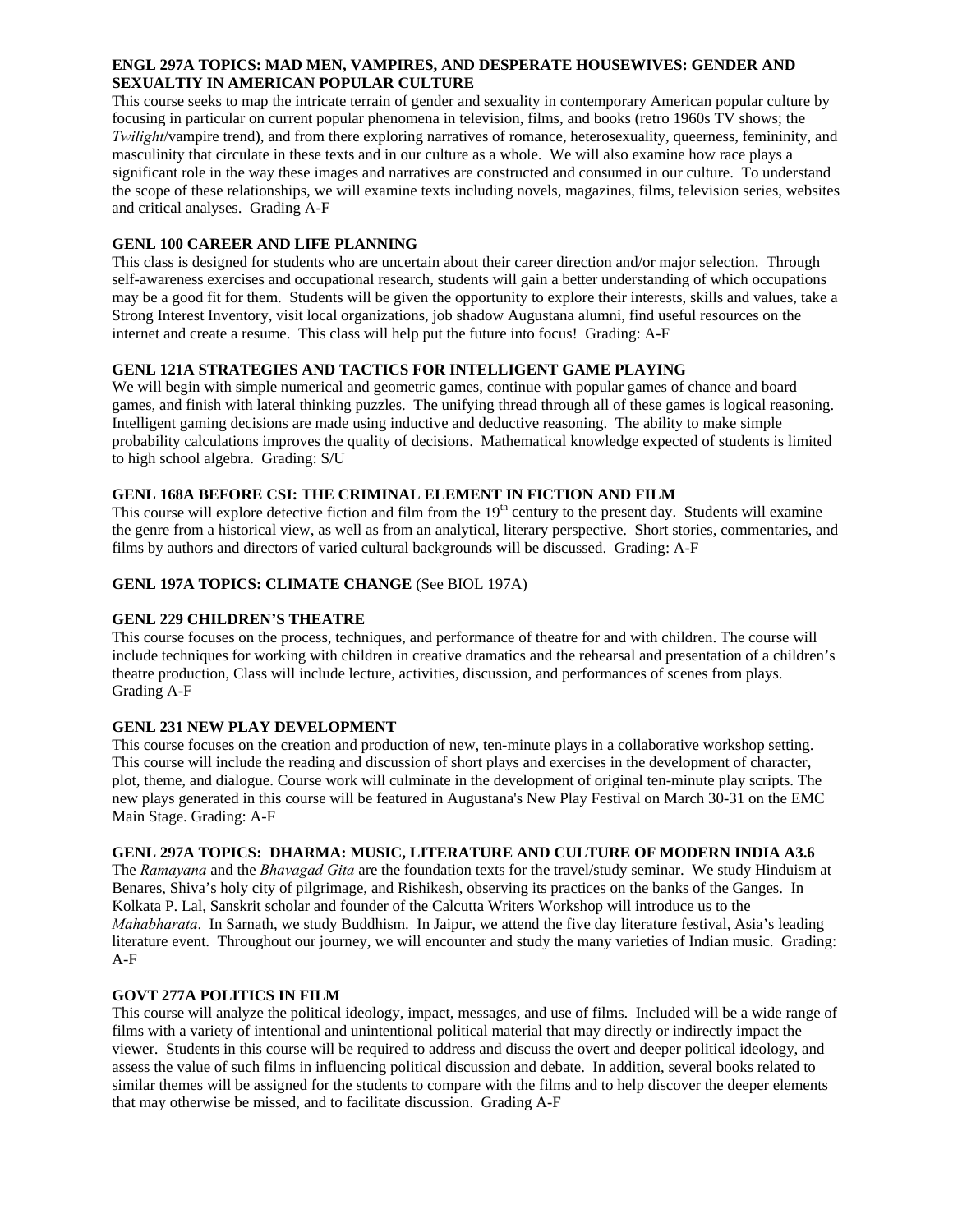## **HIST 297A: AMERICAN HISTORY ON FILM: HISTORY AND HOLLYWOOD**

How do we remember our collective past? Are fictional stories and narratives as valuable in understanding the past as text-based arguments grounded in empirical evidence? How do we differentiate a "true" past (ala history) from a "false" past (ala mythology), and what happens if we don't? This course seeks to examine these and related questions in an investigation of films depicting stories from American history. We will consider some of the major "plot-lines" of American history—for example, the "conquest of the frontier," or the "triumph of American capitalism"—as they evolved throughout the history of both film-making and history-writing. Films will include classics such as Orson Welles's Citizen Kane and John Ford's The Searchers; revisionist "New Hollywood" films like Robert Altman's Buffalo Bill and the Indians and Francis Coppola's The Godfather, Part II; and currentgeneration films such as Terence Malick's The New World and Quentin Tarantino's Inglorious Basterds. Grading A-F

# **HIST 397A THE SEARCH FOR AUTHENTICITY A2.1B** (See NPST 397A)

# **JOUR 297A EXTRA! EXTRA! READ ALL ABOUT IT: THE BEST JOURNALISM FROM THE PAST 100 YEARS**

In this course we will read and study great works of journalism, giving attention to literary journalism as well as more traditional journalism. While the traditional writer emphasizes an approach that promotes objectivity and balance as essential to truth-telling, literary journalists believe in objectivity and balance but reserve the right to leave both behind, giving themselves access to truth through a subjective point of view. Among the works we will read are the following: *The Good Soldiers* by David Finkel, *Slouching Towards Bethlehem* by Joan Didion, *Hiroshima* by John Hersey, *The History of the Standard Oil Company* by Ida Tarbell and *The Kandy-Kolored Tangerine-Flake Streamline Baby* by Tom Wolfe. We'll also get acquainted with H.L. Mencken, Rachel Carson, Woodward and Bernstein, Martha Gellhorn and a few others. Grading A-F

## **MDFL 394A TOPICS IN MODERN FOREIGN LANGUAGES: MASS CULTURE AND MEDIA IN SPANISH-AMERICAN NARRATIVE**

In this course we explore the ways in which technologies such as photography, radio, and cinematography, and the new cultural industries that they allow, have impacted literary writing in the twentieth century. We begin by focusing on literary depictions of photography in short-stories by Argentinean author Julio Cortázar and Cuban author Virgilio Piñera. We continue reading three novels by Mario Vargas Llosa, Manuel Puig, and Luis Rafael Sánchez (from Peru, Argentina, and Puerto Rico, respectively). In all of these narratives references to radio soapoperas, movies, and popular music help narrate the complexities of both society and individuals. All readings, exams, assignments and discussions are in English; knowledge of Spanish helpful but not required. Grading A-F

# **MDFL 397SA/A TOPICS IN SPANISH: MASS CULTURE AND MEDIA IN SPANISH-AMERICAN NARRATIVE**

In this course we explore the ways in which technologies such as photography, radio, and cinematography, and the new cultural industries that they allow, have impacted literary writing in the twentieth century. We begin by focusing on literary depictions of photography in short-stories by Argentinean author Julio Cortázar and Cuban author Virgilio Piñera. We continue reading three novels by Mario Vargas Llosa, Manuel Puig, and Luis Rafael Sánchez (from Peru, Argentina, and Puerto Rico, respectively). In all of these narratives references to radio soapoperas, movies, and popular music help narrate the complexities of both society and individuals. Students who register for this course will complete readings, exams, and assignments in Spanish. Prereq: MDFL 381 or 382, or permission of the instructor. Grading A-F

# **MUSI 197A BYRD AND THE B'S: SURVEY OF CHORAL LITERATURE 16TH-20TH CENTURIES**

This course will focus on the development and dissemination of choral music during the Renaissance, Baroque/Classical, Romantic and 20th-century time periods. The course will focus on the hallmarks of musical style of the period and how choral music both reflected and may have influenced such things, as well as how such music has developed through time; that is, as a result of what came before and an indicator of what was to come. The "lens" through which this music will be explored will be that of four of the most significant composers of both the period generally, and choral music, specifically: William Byrd (1540-1623), J. S. Bach (1685-1750), Johannes Brahms (1833-1897) and Benjamin Britten (1913-1976). This course will also focus on the choral music of each aforementioned period in musical history with regard to its relation to musical style and the development of choral music over time. Specifically, the choral music of each period will be examined as well as either its relation to what came before and its influence on what was to come. The specific composer and their output will be utilized as a frame of reference, a benchmark, if you will, for each historical period as a means with which both to define choral style of the period and compare it to others. Grading A-F